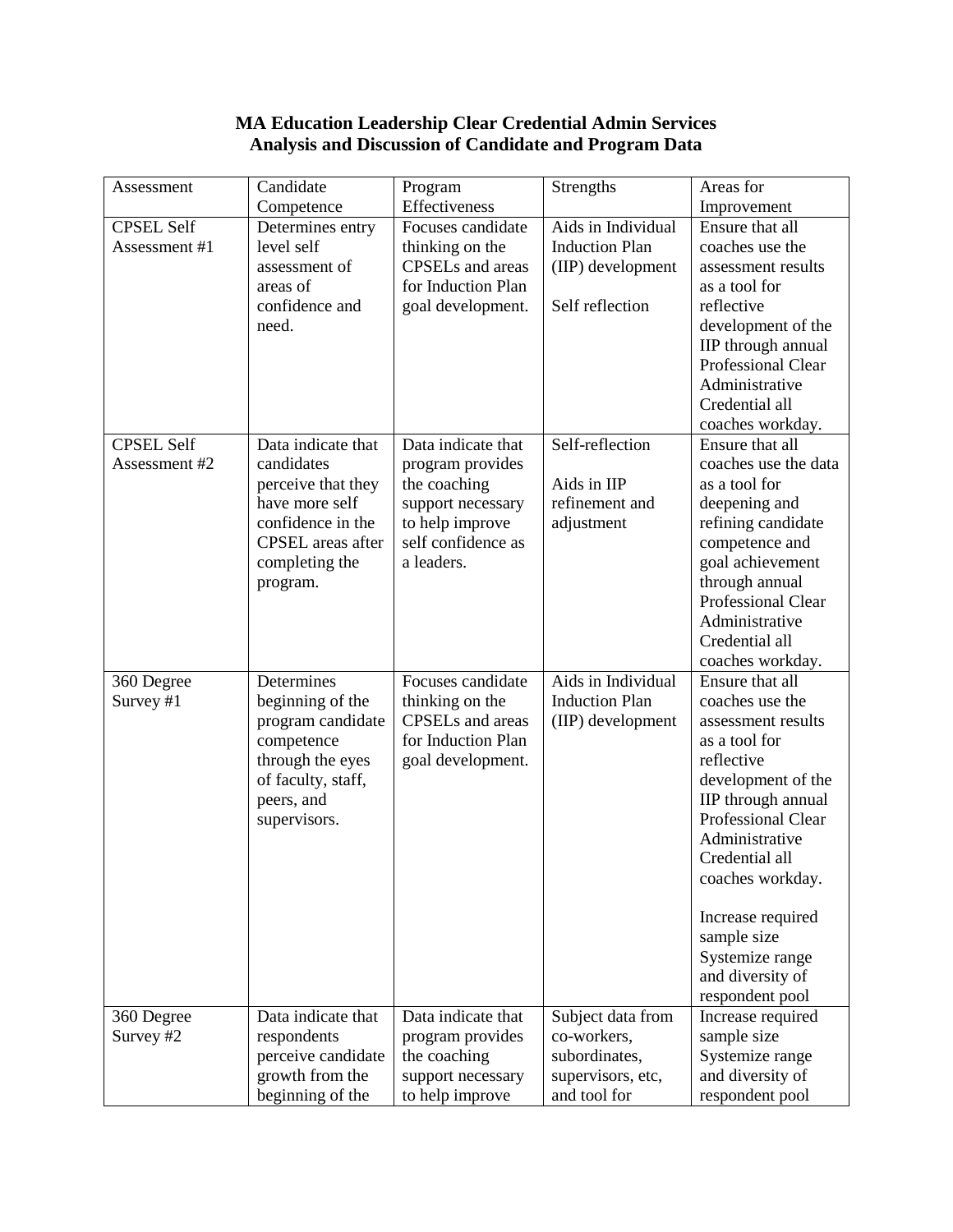|                         | program to         | self confidence as | reflection          |                       |
|-------------------------|--------------------|--------------------|---------------------|-----------------------|
|                         | program            | a leaders          |                     |                       |
|                         | completion         |                    |                     |                       |
| Professional            | Data indicated a   | Data indicate that | Self-reflection and | Provide intentional   |
| Dispositions            | developing         | program provides   | feedback from       | communication to      |
|                         | perception of      | the coaching       | coach and mentor    | candidates about      |
|                         | candidate          | support necessary  |                     | purpose of            |
|                         | competence and     | to help improve    |                     | dispositions and      |
|                         | capacity           | self confidence as |                     | relationship to       |
|                         |                    | a leaders          |                     | success as an         |
|                         |                    |                    |                     | administer and to     |
|                         |                    |                    |                     | the CPSEL             |
|                         |                    |                    |                     | standards             |
| <b>Exit Surveys</b>     | Data indicate that | Data indicate that | Coaching support    | Review and analyze    |
|                         | respondents        | program provides   |                     | exit data annually at |
|                         | perceive candidate | the coaching       |                     | the all coaches       |
|                         | growth from the    | support necessary  |                     | workday.              |
|                         | beginning of the   | to help improve    |                     |                       |
|                         | program to         | self confidence as |                     |                       |
|                         | program            | a leaders          |                     |                       |
|                         | completion         |                    |                     |                       |
| Alumni Surveys          | No respondents     | No data            | No data             | Increase respondent   |
|                         |                    |                    |                     | pool                  |
| <b>Employer Surveys</b> | No survey given    | No data            | No data             | Implement             |